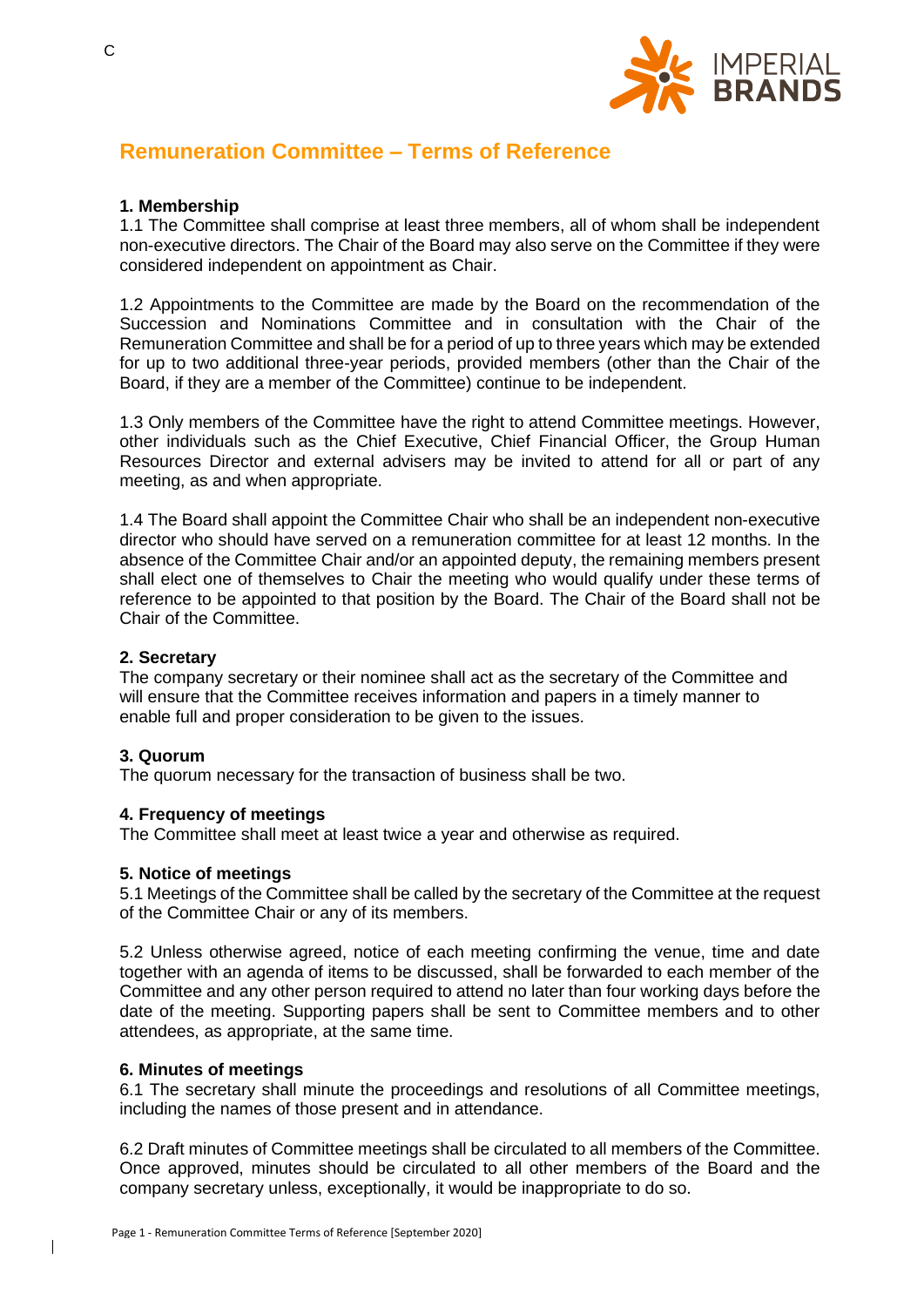

## **7. Engagement with shareholders**

The Committee Chair should attend the annual general meeting to answer any shareholder questions on the Committee's activities. In addition, the Committee Chair should seek engagement with shareholders on significant matters related to the Committee's areas of responsibility.

## **8. Duties**

The Committee should carry out the duties detailed below for the parent company, major subsidiary undertakings and the group as a whole, as appropriate. The Committee shall

8.1 Have delegated responsibility for determining the policy for directors' remuneration and setting remuneration for the company's Chair and executive directors and senior management, including the company secretary, in accordance with the Principles and Provisions of the Code.

8.1.1The pension contribution rates for executive directors, or payments in lieu.

8.2 Establish remuneration schemes that promote long-term shareholding by executive directors that support alignment with long-term shareholder interests, with share awards subject to a total vesting and holding period of at least five years, and a formal policy for postemployment shareholding requirements encompassing both unvested and vested shares.

8.3 Design remuneration policies and practices to support strategy and promote long term sustainable success and shareholder value, with executive remuneration aligned, company purpose and values, avoiding incentivising undue risk taking and is clearly linked to the successful delivery of the company's long-term strategy, and that enable the use of discretion to override formulaic outcomes and to recover and/or withhold sums or share awards under appropriate specified circumstances..

8.4 When determining executive director remuneration policy and practices, consider the Code requirements for clarity, simplicity, risk mitigation, predictability, proportionality and alignment to culture.

8.5 No director or senior manager shall be involved in any decisions as to their own remuneration outcome. The Board itself or, where required by the Articles of Association, the shareholders should determine the remuneration of the non-executive directors within the limits set in the Articles of Association.

8.6 In determining remuneration policy, take into account all other factors which it deems necessary including relevant legal and regulatory requirements, the provisions and recommendations of the Code and associated guidance. The objective of such policy shall be to attract, retain and motivate executive management of the quality required to run the company successfully without paying more than is necessary, having regard to views of shareholders and other stakeholders.

8.7 Review the ongoing appropriateness and relevance of the remuneration policy.

8.8 Within the terms of the agreed policy and in consultation with the Chair and/or Chief Executive, as appropriate, determine the total individual remuneration package of each executive director, the Board Chair and senior managers including bonuses, incentive payments and share options or other share awards. The choice of financial, non-financial and strategic measures is important, as is the exercise of independent judgement and discretion when determining remuneration awards, taking account of company and individual performance, and wider circumstances.

 $\overline{\phantom{a}}$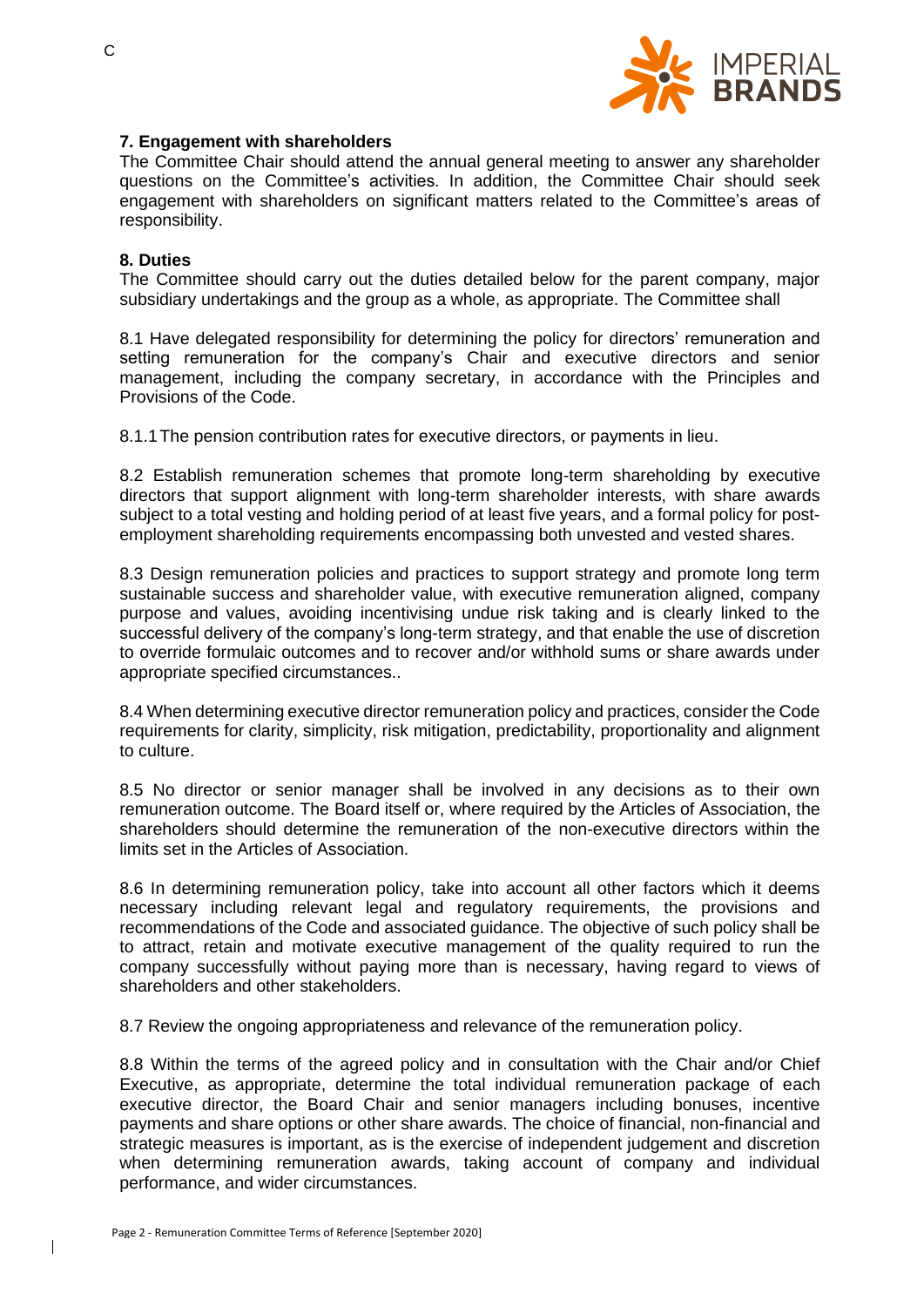

8.9 Have full authority to appoint remuneration consultants and to commission or purchase any reports, surveys or information which it deems necessary at the expense of the company. However, the Committee should avoid designing pay structures based solely on benchmarking to the market or on the advice of remuneration consultants.

8.10 Review the design of all share incentive plans for approval by the Board and, where required, shareholders. For any such plans, determine each year whether awards will be made, and if so, the overall amount of such awards, the individual awards for executive directors and senior managers, and the performance targets to be used.

8.11 Review workforce remuneration and related policies.

8.12 Work and liaise as necessary with other Board Committees, ensuring the interaction between Committees and with the Board is reviewed regularly.

## **9. Reporting responsibilities**

9.1 The Committee Chair shall report to the Board after each meeting on the nature and content of its discussion, recommendations and action to be taken.

9.2 The Committee shall make whatever recommendations to the Board it deems appropriate on any area within its remit where action or improvement is needed, and adequate time should be available for Board discussion when necessary.

9.3 The Committee shall provide a description of its work in the annual report in line with the requirements of the UK Corporate Governance Code.

9.4 The Committee shall also ensure that provisions regarding disclosure of information as set out in The Companies (Directors' Remuneration Policy and Directors' Remuneration Report) Regulations 2019 and the Code are fulfilled, and that a report on the directors' remuneration policy and practices is included in the company's annual report and put to shareholders for approval at the AGM as necessary.

9.5 If the Committee has appointed remuneration consultants, the consultant should be identified in the annual report alongside a statement about any other connection it has with the company or individual directors.

#### **10. Other matters**

The Committee shall

10.1 Have access to sufficient resources in order to carry out its duties, including access to the company secretariat for advice and assistance as required.

10.2 Be provided with appropriate and timely training, both in the form of an induction programme for new members and on an ongoing basis for all members.

10.3 Give due consideration to all relevant laws and regulations, the provisions of the Code and published guidelines or recommendations regarding the remuneration of company directors and the formation and operation of share incentive plans, the requirements of the FCA's Listing Rules, Prospectus Rules, Disclosure Guidance and Transparency Rules sourcebook, and any other applicable rules, as appropriate.

10.4 Ensure that a periodic evaluation of the Committee's own performance is carried out.